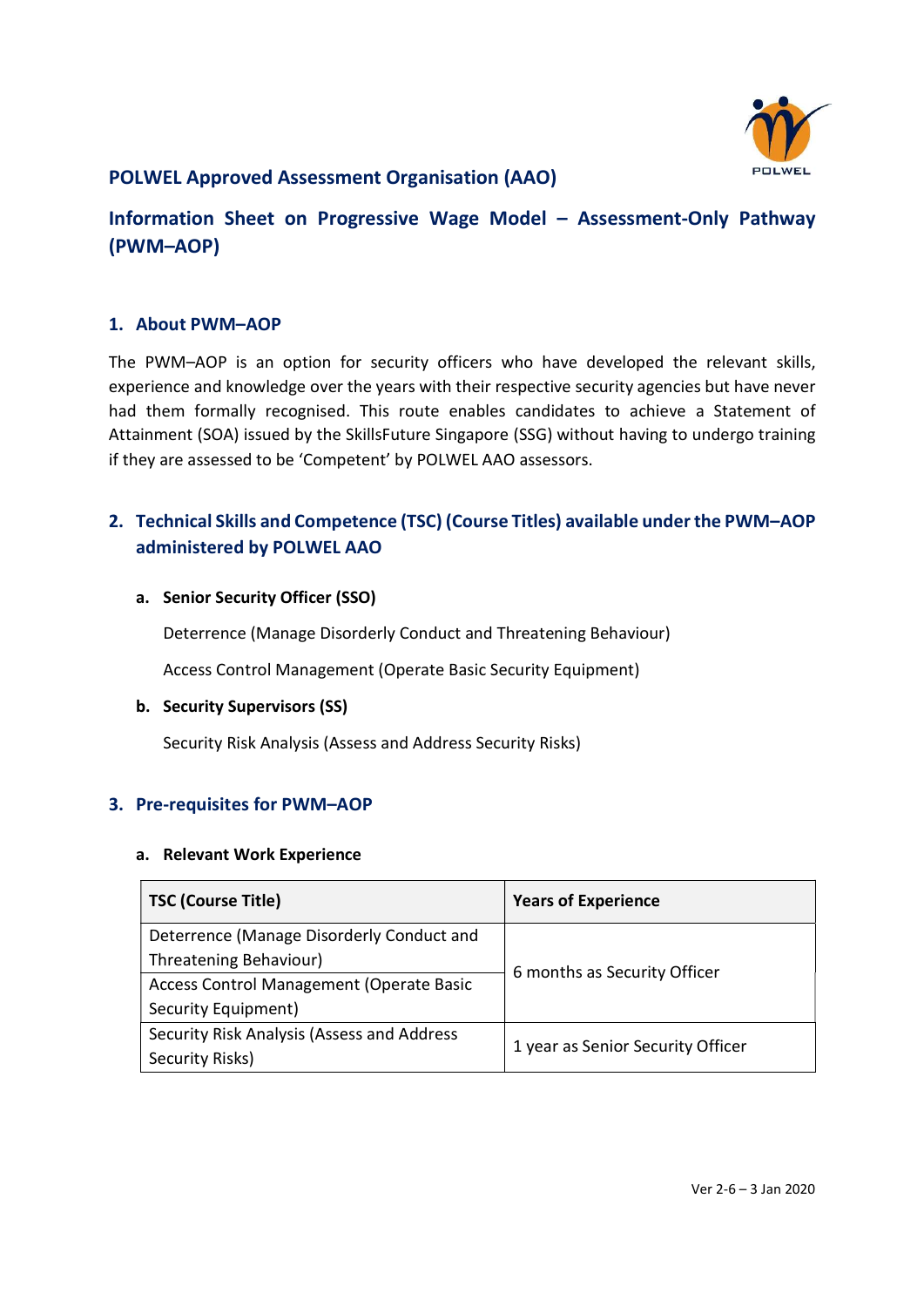### b. Assessment Readiness Self-Evaluation

Potential PWM–AOP candidates are required to undergo an Assessment Readiness Self-Evaluation (via a checklist to be administered by the security agencies) and obtain a minimum score of 80% for the particular module that they are going to be assessed in.

The purpose of the self-evaluation is to provide potential PWM–AOP candidates with an insight on the competency standards of the module and help them determine for themselves whether they possess the relevant skills set to clear the assessment.

In the course of completing the Assessment Readiness Self-Evaluation checklist, potential candidates are strongly encouraged to be as realistic and honest as possible with the potential gaps between their existing skills set and assessment requirements, in order to avoid disappointment in the assessment outcome.

If there is a need for the officers to reinforce their existing skills set and enhance their confidence in assessment-readiness, security agencies are encouraged to opt for the more commonly adopted 'train-and-assess' pathway i.e. attend training at an Approved Training Organisation (ATO) and subsequently undergo assessment by POLWEL AAO.

### 4. PWM–AOP Fees

| <b>Assessment Fee</b>    | <b>Appeal Fee</b>       |
|--------------------------|-------------------------|
| \$210.00 (including GST) | \$70.00 (including GST) |

Important Notes:

- Assessment and appeal fees are charged at the same rate for all TSC Course Titles offered under PWM–AOP
- Assessment booking slots are subject to availability as advised by POLWEL AAO
- The Appeal Fee is only applicable if a candidate is not satisfied with the assessment outcome and wishes to file an appeal application (to be submitted to POLWEL AAO through the security agency, within 7 working days from the date of assessment)

### 5. PWM–AOP Application Process

Security agencies are required to apply for PWM–AOP on behalf of their security officers – please refer to Annex A for the application workflow.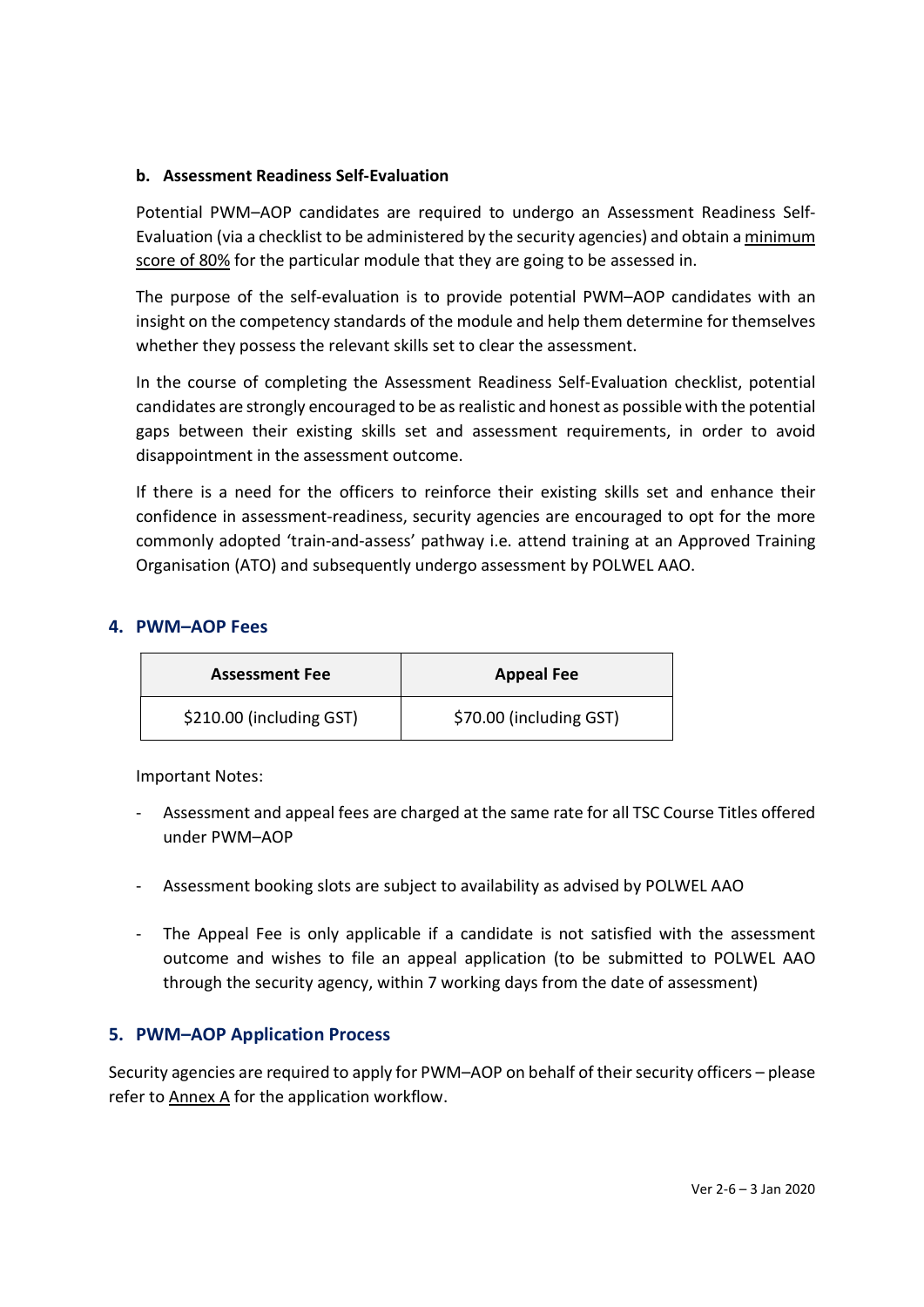### 6. Assessment Venue / On-site Assessment

The PWM-AOP assessment is typically conducted at a fully-equipped and approved assessment room of security training institutions or other suitable venues.

Nevertheless, POLWEL AAO has considered the request by security agencies to conduct on-site assessment in view of their operational requirements. Subject to meeting the relevant requirements as spelt out in Annex B, the on-site assessment may be conducted at the security agency's office or deployment site.

### 7. Frequently Asked Questions

## a) Will the candidate be graded 'Competent' under the PWM–AOP if he / she meets the requirements of the Assessment Readiness Self-Evaluation?

No, the self-evaluation checklist merely gives an insight of the assessment requirements. The assessment outcome is dependent on several factors such as candidate's readiness for assessment, candidate's performance in demonstrating the competency requirements via role-plays, candidate's knowledge in responding to the oral questions posed etc.

## b) What happens if the candidate is graded 'Not Yet Competent' for the assessment under PWM–AOP?

The security agency is encouraged to send the candidate to undergo training at the ATOs. Alternatively, the security agency may book for a re-assessment under the PWM–AOP.

### c) Can the security agency change the date of assessment for their officers?

Only one change of the group booking date is allowed and it must be done at least 3 days before the date of assessment. The new assessment date requested will be subjected to availability to be advised by POLWEL AAO.

## d) Will there be any refund of assessment fee if the security agency decides to cancel the assessment booking?

Once the assessment booking is confirmed (i.e. 5 calendar days before the assessment date), no refund of the assessment fee paid will be allowed for cancellation of booking. Refund will only be considered in exceptional circumstances such as bereavement of family member or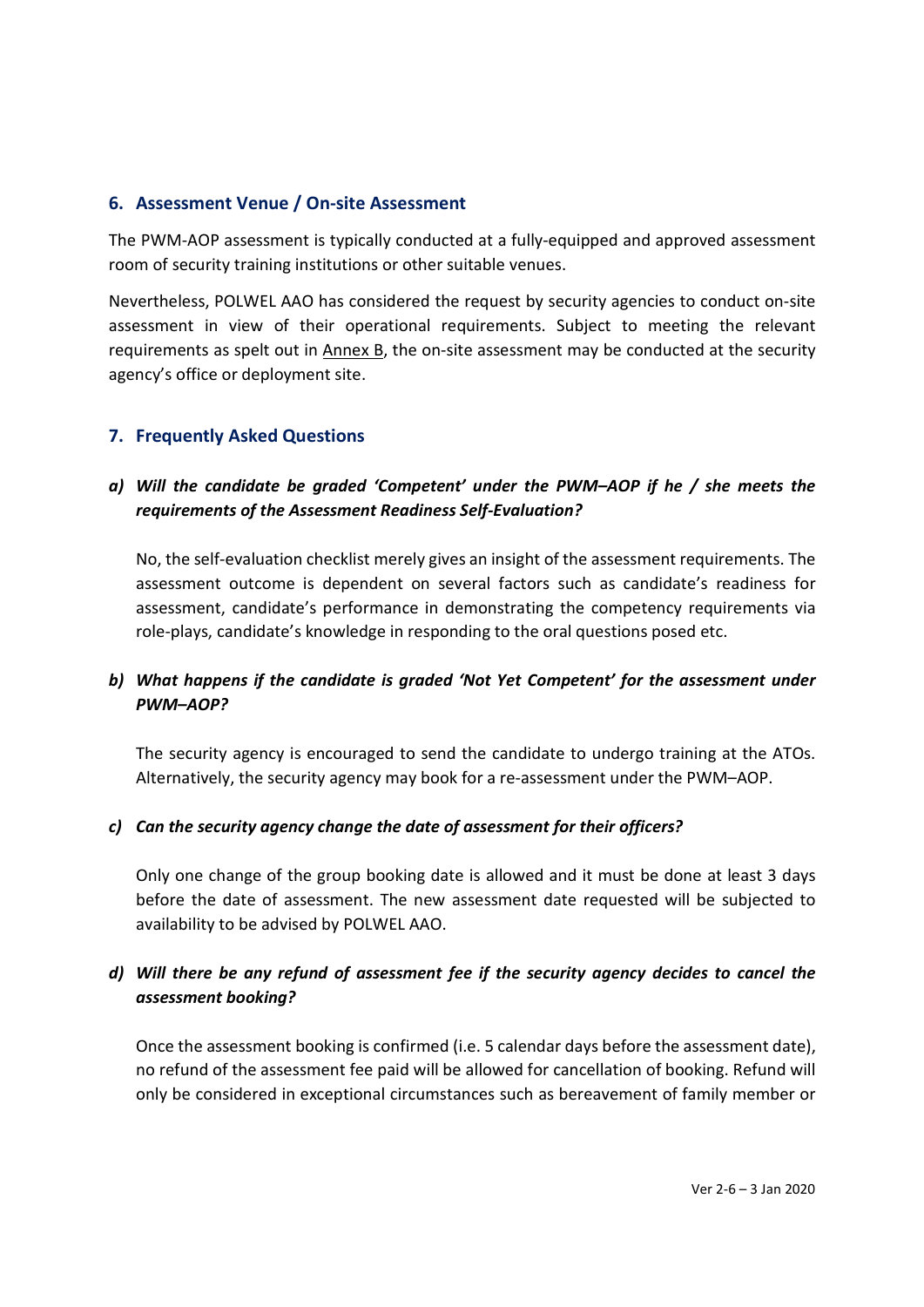security officer is no longer with the security agency, and the necessary supporting documents will be required to be produced for consideration.

### e) Will there be any refund of assessment fee if the candidate does not turn up for assessment?

There will be no refund of assessment fee paid. If the candidate is on medical leave or absent due to exceptional circumstances, he / she is required to produce the necessary supporting documents (through the security agency) for consideration by POLWEL AAO to reschedule the assessment. Candidate's absence from assessment due to work or operational requirements will not be considered as valid reasons for refund of assessment fee paid.

### f) What does the candidate need to bring on the date of assessment?

Candidate is required to bring along his / her identification document (i.e. NRIC or Work Permit) which was used to register for the assessment by the security agency and photocopies will not be accepted for verification by any POLWEL AAO assessor.

## g) Will there be a Statement of Attainment (SOA) or certificate awarded upon successful completion of assessment (i.e. graded 'Competent')?

Yes, Candidate who are assessed to be 'Competent' will be awarded a SOA issued by SkillsFuture Singapore (SSG).

### 8. Enquiries

Please direct enquiries pertaining to PWM-AOP to email: aao\_aop@polwel.org.sg or call 65383243.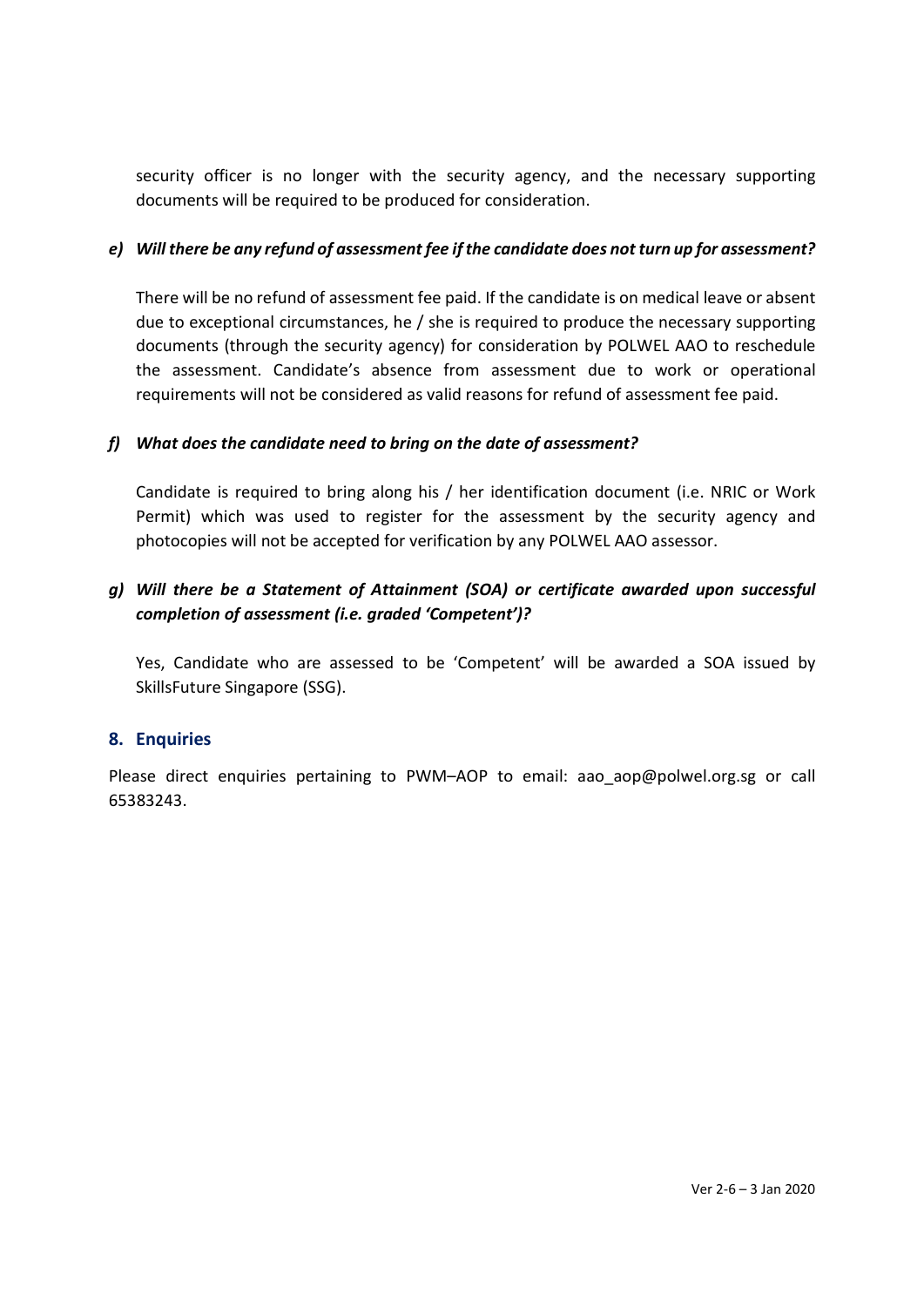#### Annex A

## PWM–AOP Application Process Workflow

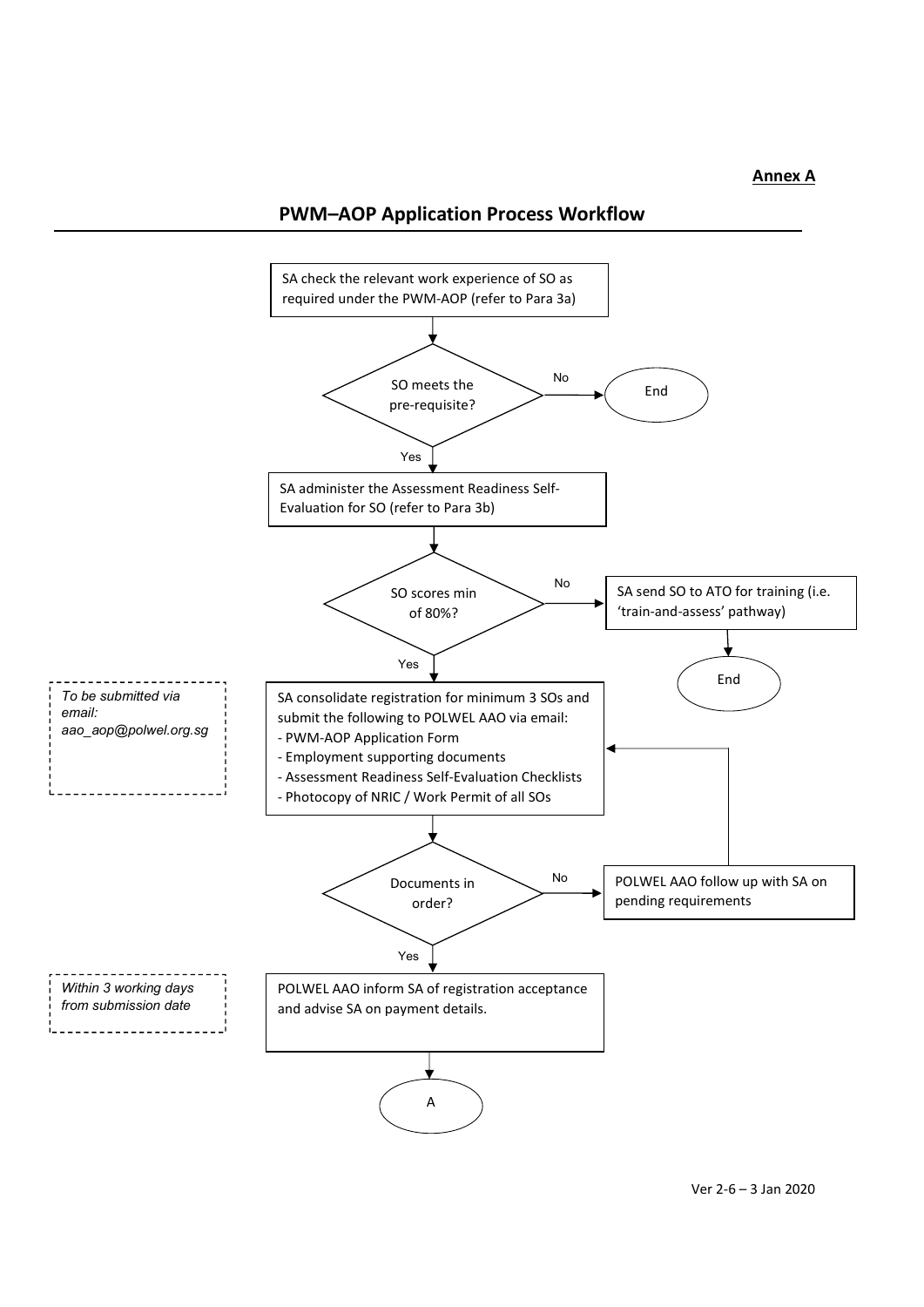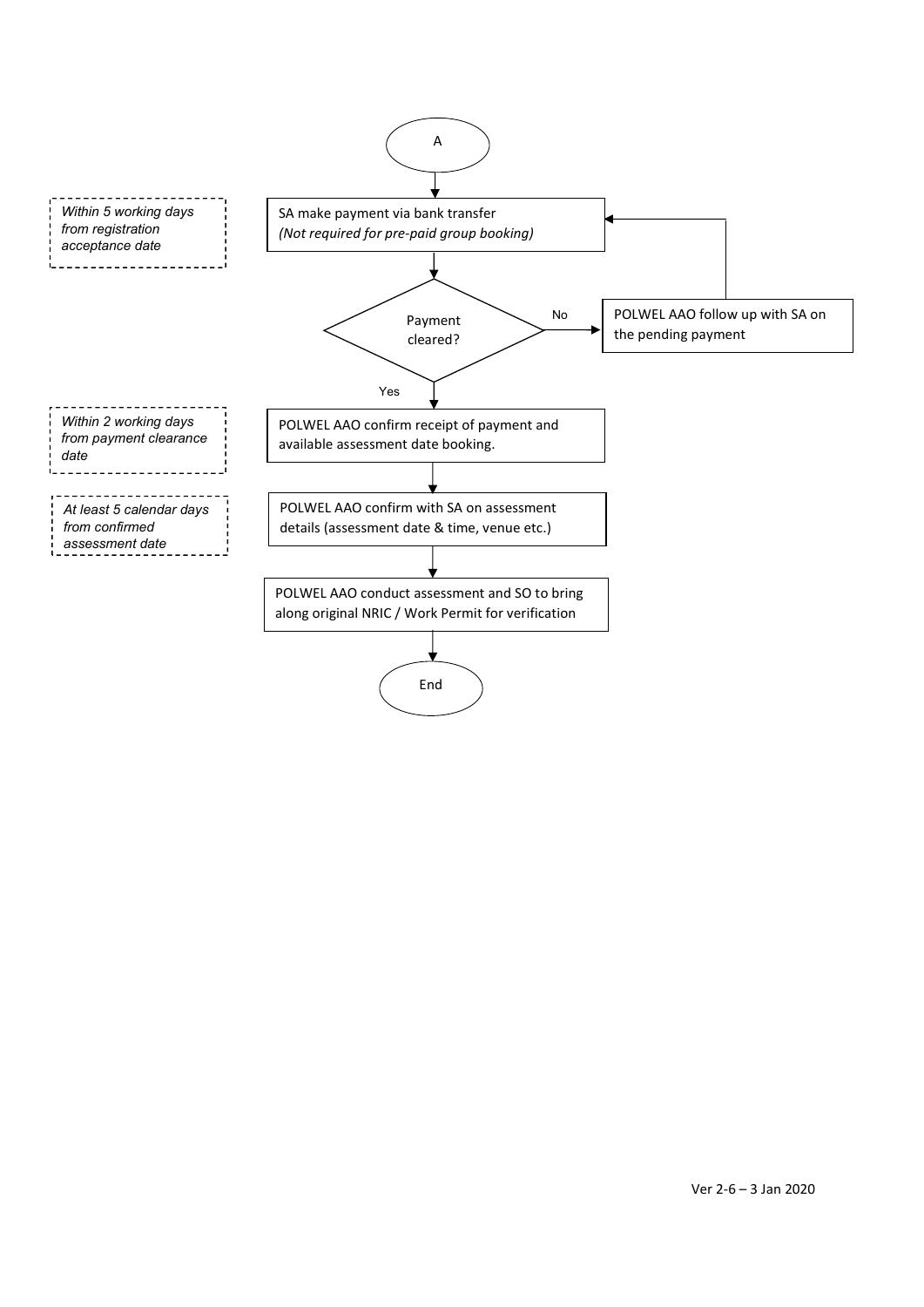### Guidelines for On-site Assessment

#### 1 Process for Approval of Assessment Site

Before POLWEL AAO can proceed with the on-site assessment, the security agency will be required to make prior arrangements with POLWEL AAO to conduct a site audit to determine the suitability of the assessment venue and availability of the relevant assessment props and equipment (to be provided by the agency).

An administrative fee of \$60.00 is applicable for the conduct of the site audit, which has to be paid prior to the audit. POLWEL AAO will provide a checklist of the required props and equipment to assist the security agency with preparation of the site audit.

#### 2 Requirements for Assessment Room

Below are the requirements for the basic set up of an assessment room:

- a) The room must be of a reasonable size to accommodate the following:
	- $\checkmark$  A writing table and two chairs for the assessor and candidate
	- $\checkmark$  A side-table / cabinet (or any similar set-up) to place the necessary books / forms / props and equipment
	- $\checkmark$  Free space for the candidate to move around for demonstration of role play requirements
- b) The room must provide a conducive environment for the conduct of assessment and to maintain confidentiality and assessment integrity:
	- $\checkmark$  Enclosed space with door (i.e. a proper room)
	- $\checkmark$  Adequate sound-proofing to minimize noise and distractions
	- $\checkmark$  Electrical power point to facilitate the recording of assessment by the assessor
	- $\checkmark$  Well-lit to ensure assessor and candidate are able to read and write properly
- c) The room must be equipped with all the relevant assessment props and equipment

#### 3 Other Requirements

a) Besides the assessment room, a separate waiting room / corner is to be provided to gather the candidates and for the candidates to wait for their turn for assessment.